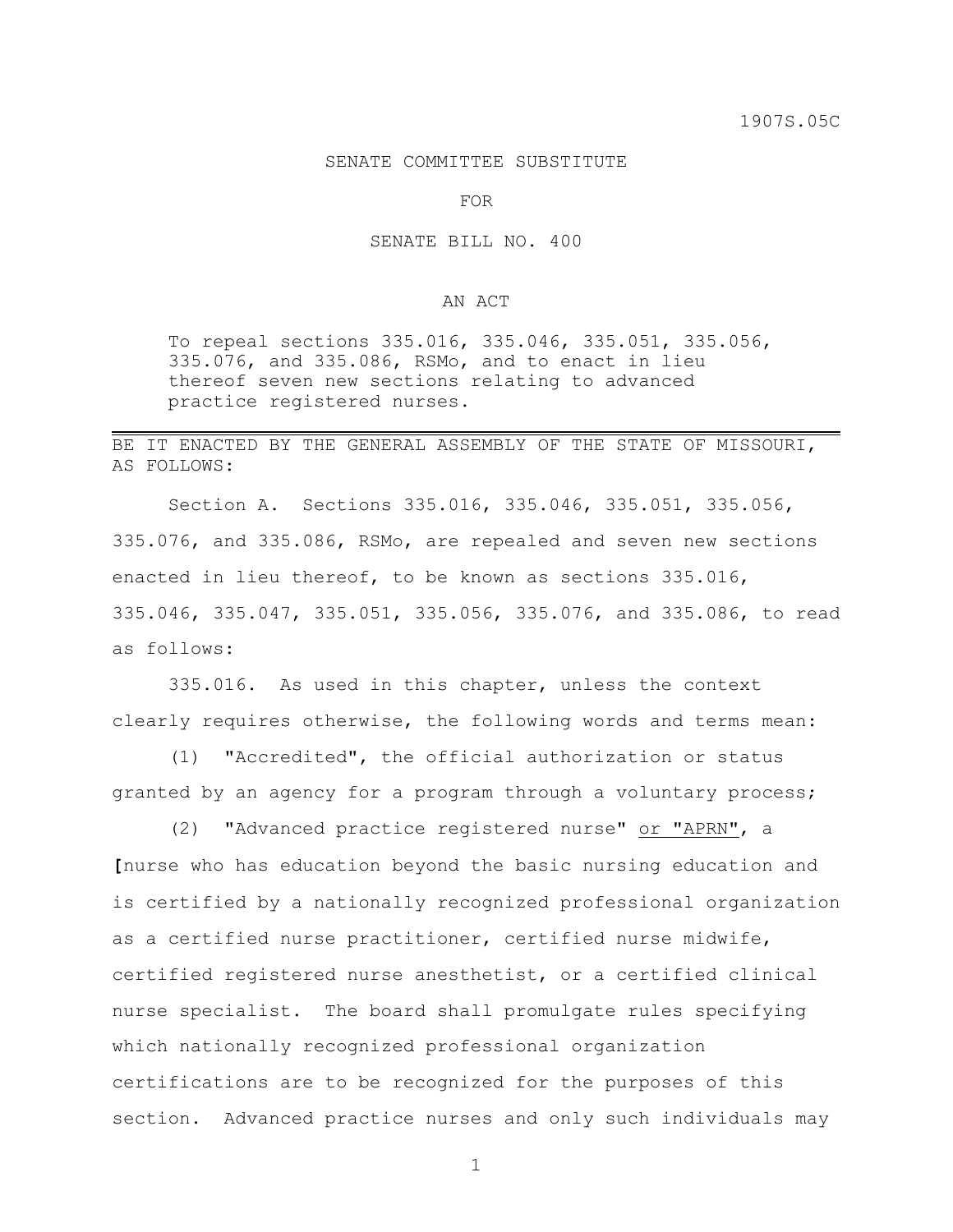use the title "Advanced Practice Registered Nurse" and the abbreviation "APRN"**]** person who is licensed under the provisions of this chapter to engage in the practice of advanced practice nursing as a certified clinical nurse specialist, certified nurse midwife, certified nurse practitioner, or certified registered nurse anesthetist;

(3) "Approval", official recognition of nursing education programs which meet standards established by the board of nursing;

(4) "Board" or "state board", the state board of nursing;

(5) "Certified clinical nurse specialist", a registered nurse who is currently certified as a clinical nurse specialist by a nationally recognized certifying board approved by the board of nursing;

(6) "Certified nurse midwife", a registered nurse who is currently certified as a nurse midwife by the American College of Nurse Midwives, or other nationally recognized certifying body approved by the board of nursing;

(7) "Certified nurse practitioner", a registered nurse who is currently certified as a nurse practitioner by a nationally recognized certifying body approved by the board of nursing;

(8) "Certified registered nurse anesthetist", a registered nurse who is currently certified as a nurse anesthetist by the **[**Council on Certification of Nurse Anesthetists, the Council on Recertification of Nurse Anesthetists,**]** National Board of Certification and Recertification for Nurse Anesthetists or other nationally recognized certifying body approved by the board of nursing;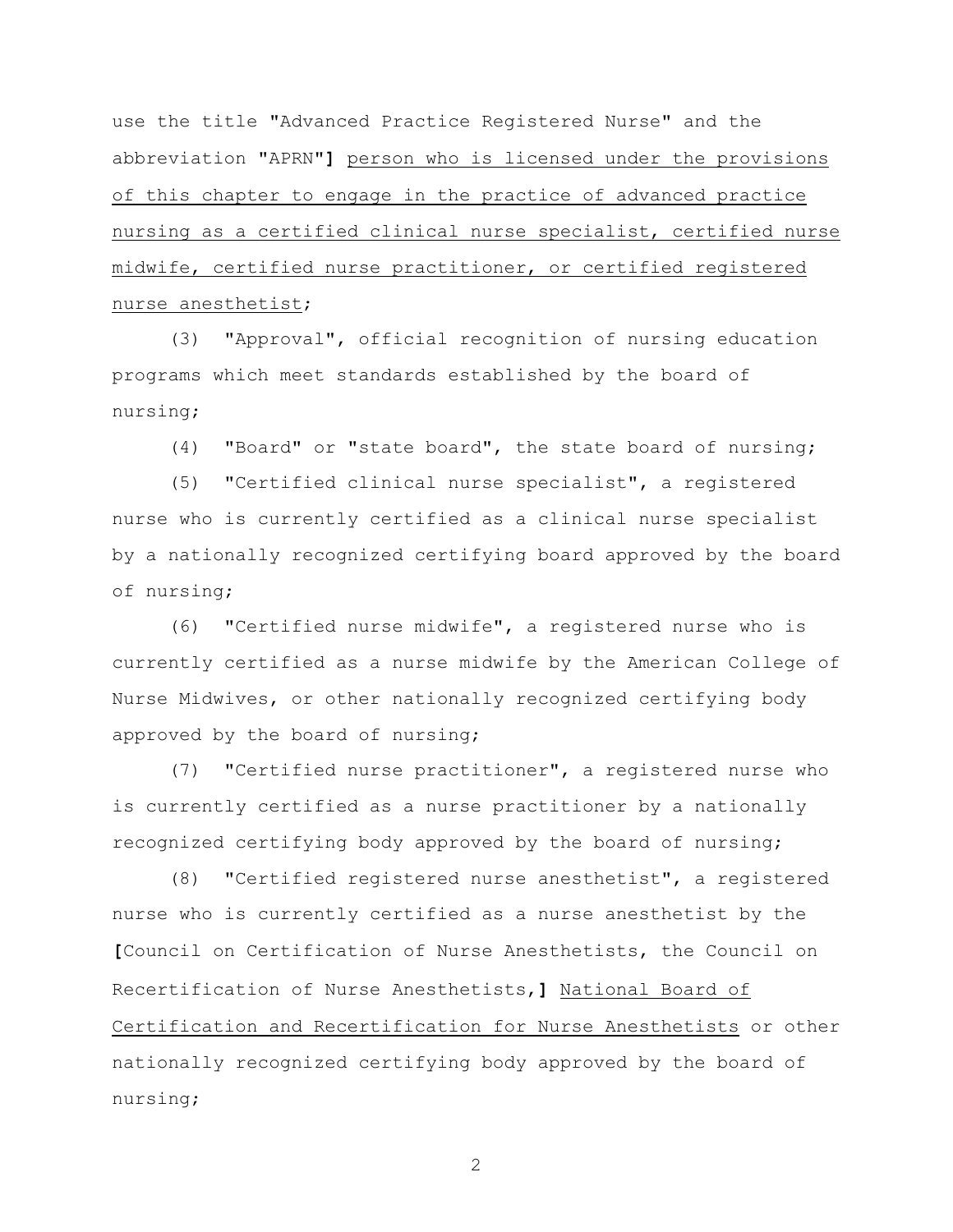(9) "Executive director", a qualified individual employed by the board as executive secretary or otherwise to administer the provisions of this chapter under the board's direction. Such person employed as executive director shall not be a member of the board;

(10) "Inactive nurse", as defined by rule pursuant to section 335.061;

(11) "Lapsed license status", as defined by rule under section 335.061;

(12) "Licensed practical nurse" or "practical nurse", a person licensed pursuant to the provisions of this chapter to engage in the practice of practical nursing;

(13) "Licensure", the issuing of a license to a person who has met specified requirements authorizing the person to practice advanced practice, professional, or practical nursing **[**to candidates who have met the specified requirements**]** and the recording of the names of those persons as holders of a license to practice advanced practice, professional, or practical nursing;

(14) "Practice of practical nursing", the performance for compensation of selected acts for the promotion of health and in the care of persons who are ill, injured, or experiencing alterations in normal health processes. Such performance requires substantial specialized skill, judgment and knowledge. All such nursing care shall be given under the direction of a person licensed by a state regulatory board to prescribe medications and treatments or under the direction of a registered professional nurse. For the purposes of this chapter, the term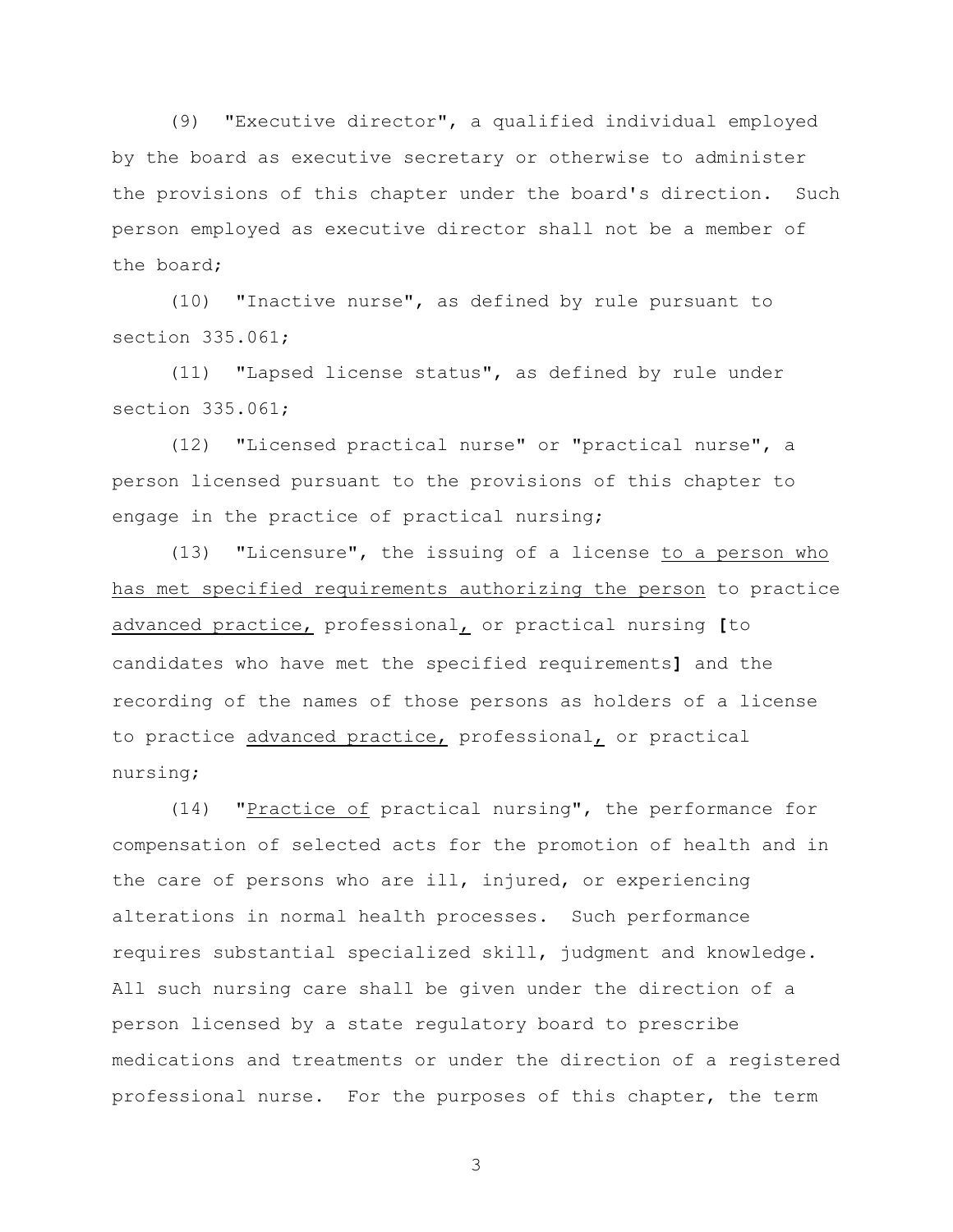"direction" shall mean guidance or supervision provided by a person licensed by a state regulatory board to prescribe medications and treatments or a registered professional nurse, including, but not limited to, oral, written, or otherwise communicated orders or directives for patient care. When practical nursing care is delivered pursuant to the direction of a person licensed by a state regulatory board to prescribe medications and treatments or under the direction of a registered professional nurse, such care may be delivered by a licensed practical nurse without direct physical oversight;

(15) "Practice of professional nursing", the performance for compensation of any act or action which requires substantial specialized education, judgment and skill based on knowledge and application of principles derived from the biological, physical, social, behavioral and nursing sciences, including, but not limited to:

(a) Responsibility for the promotion and teaching of health care and the prevention of illness to the patient and his or her family;

(b) Assessment, data collection, nursing diagnosis, nursing care, evaluation, and counsel of persons who are ill, injured or experiencing alterations in normal health processes;

(c) The administration of medications and treatments as prescribed by a person licensed by a state regulatory board to prescribe medications and treatments;

(d) The coordination, initiation, performance, and assistance in the determination and delivery of a plan of health care with all members of a health team;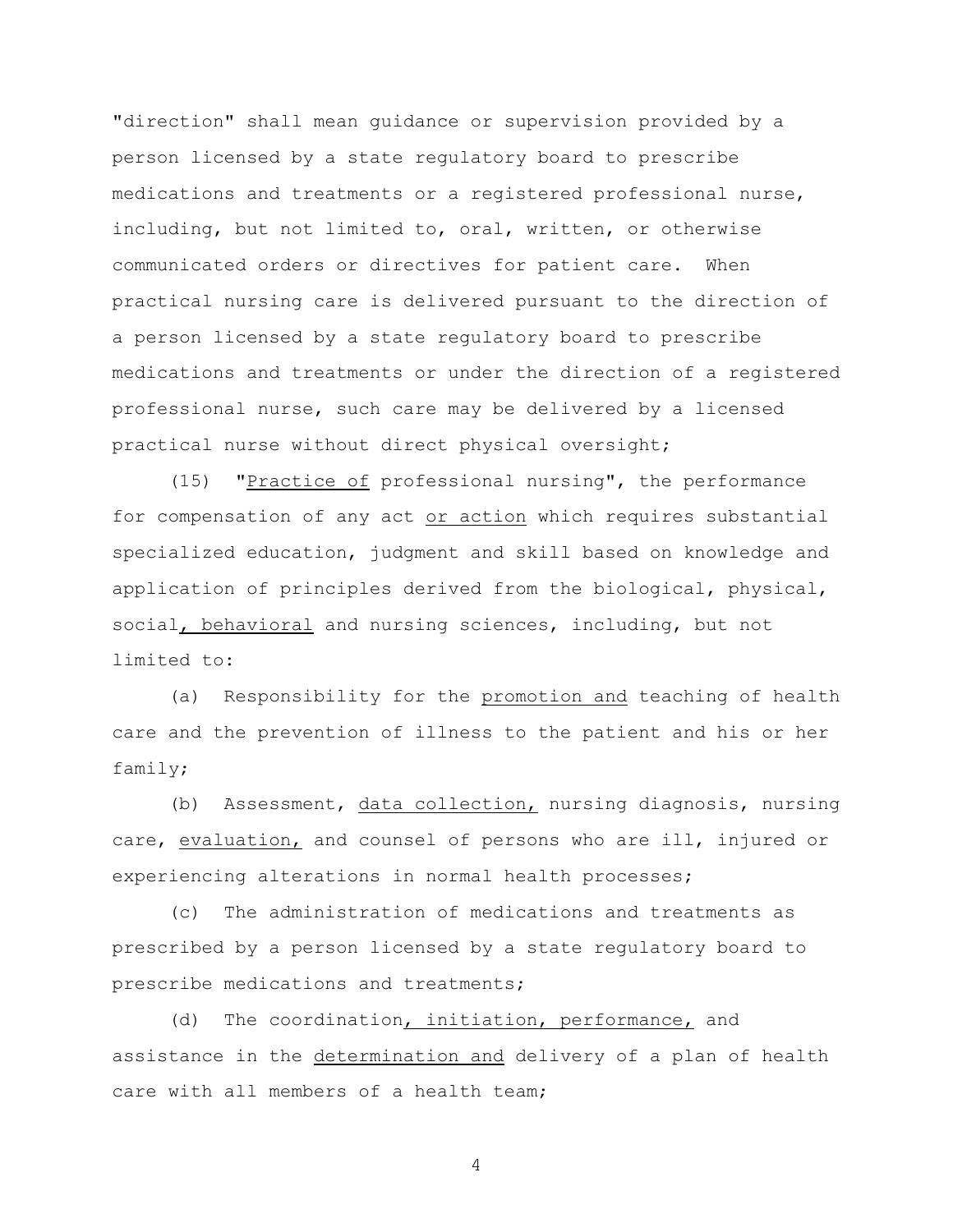(e) The teaching and supervision of other persons in the performance of any of the foregoing;

(16) **[**A**]** "Registered professional nurse" or "registered nurse", a person licensed pursuant to the provisions of this chapter to engage in the practice of professional nursing;

(17) "Retired license status", any person licensed in this state under this chapter who retires from such practice. Such person shall file with the board an affidavit, on a form to be furnished by the board, which states the date on which the licensee retired from such practice, an intent to retire from the practice for at least two years, and such other facts as tend to verify the retirement as the board may deem necessary; but if the licensee thereafter reengages in the practice, the licensee shall renew his or her license with the board as provided by this chapter and by rule and regulation.

335.046. 1. An applicant for a license to practice as a registered professional nurse shall submit to the board a written application on forms furnished to the applicant. The original application shall contain the applicant's statements showing the applicant's education and other such pertinent information as the board may require. The applicant shall be of good moral character and have completed at least the high school course of study, or the equivalent thereof as determined by the state board of education, and have successfully completed the basic professional curriculum in an accredited or approved school of nursing and earned a professional nursing degree or diploma. Each application shall contain a statement that it is made under oath or affirmation and that its representations are true and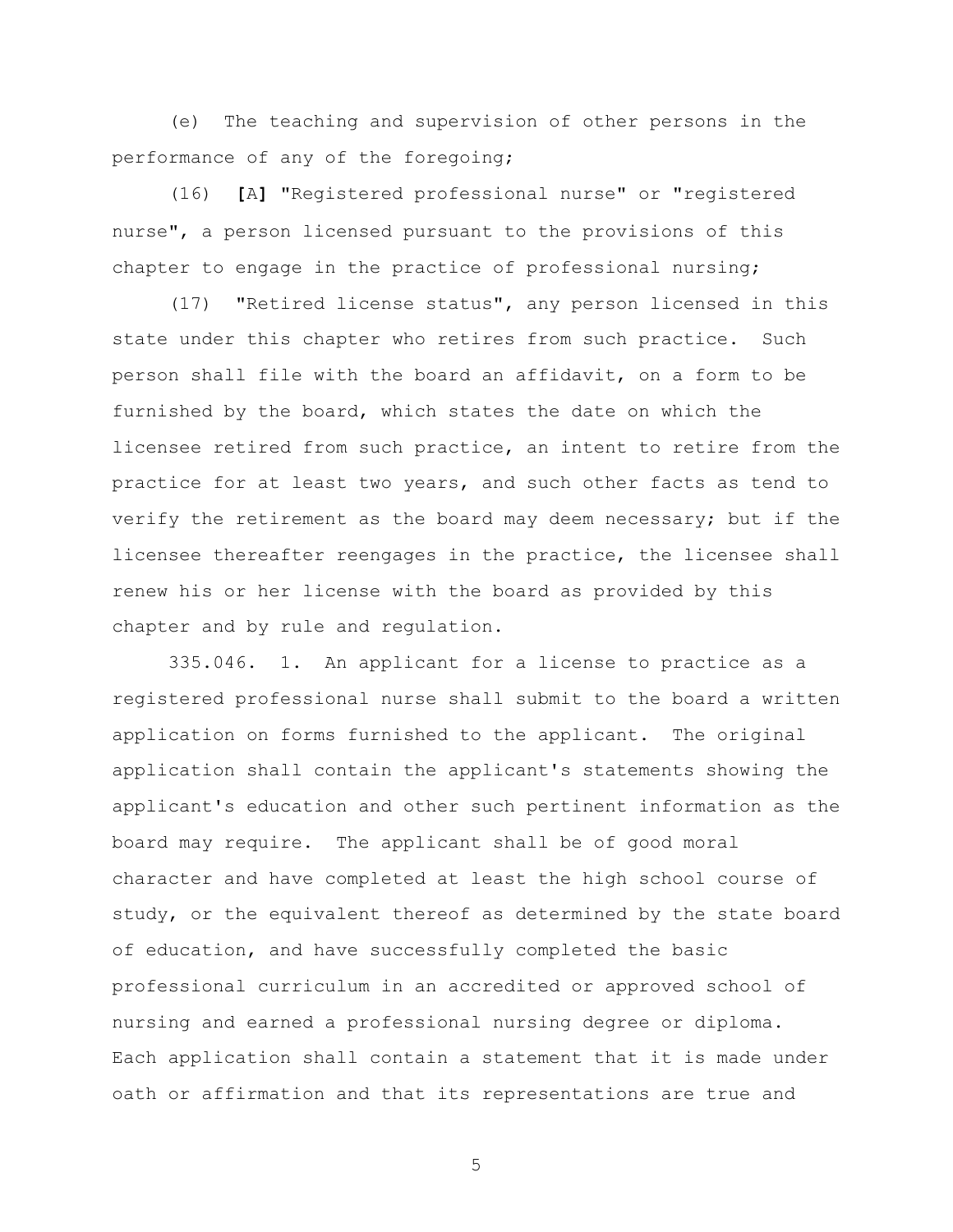correct to the best knowledge and belief of the person signing same, subject to the penalties of making a false affidavit or declaration. Applicants from non-English-speaking lands shall be required to submit evidence of proficiency in the English language. The applicant must be approved by the board and shall pass an examination as required by the board. The board may require by rule as a requirement for licensure that each applicant shall pass an oral or practical examination. Upon successfully passing the examination, the board may issue to the applicant a license to practice nursing as a registered professional nurse. The applicant for a license to practice registered professional nursing shall pay a license fee in such amount as set by the board. The fee shall be uniform for all applicants. Applicants from foreign countries shall be licensed as prescribed by rule.

2. An applicant for license to practice as a licensed practical nurse shall submit to the board a written application on forms furnished to the applicant. The original application shall contain the applicant's statements showing the applicant's education and other such pertinent information as the board may require. Such applicant shall be of good moral character, and have completed at least two years of high school, or its equivalent as established by the state board of education, and have successfully completed a basic prescribed curriculum in a state-accredited or approved school of nursing, earned a nursing degree, certificate or diploma and completed a course approved by the board on the role of the practical nurse. Each application shall contain a statement that it is made under oath or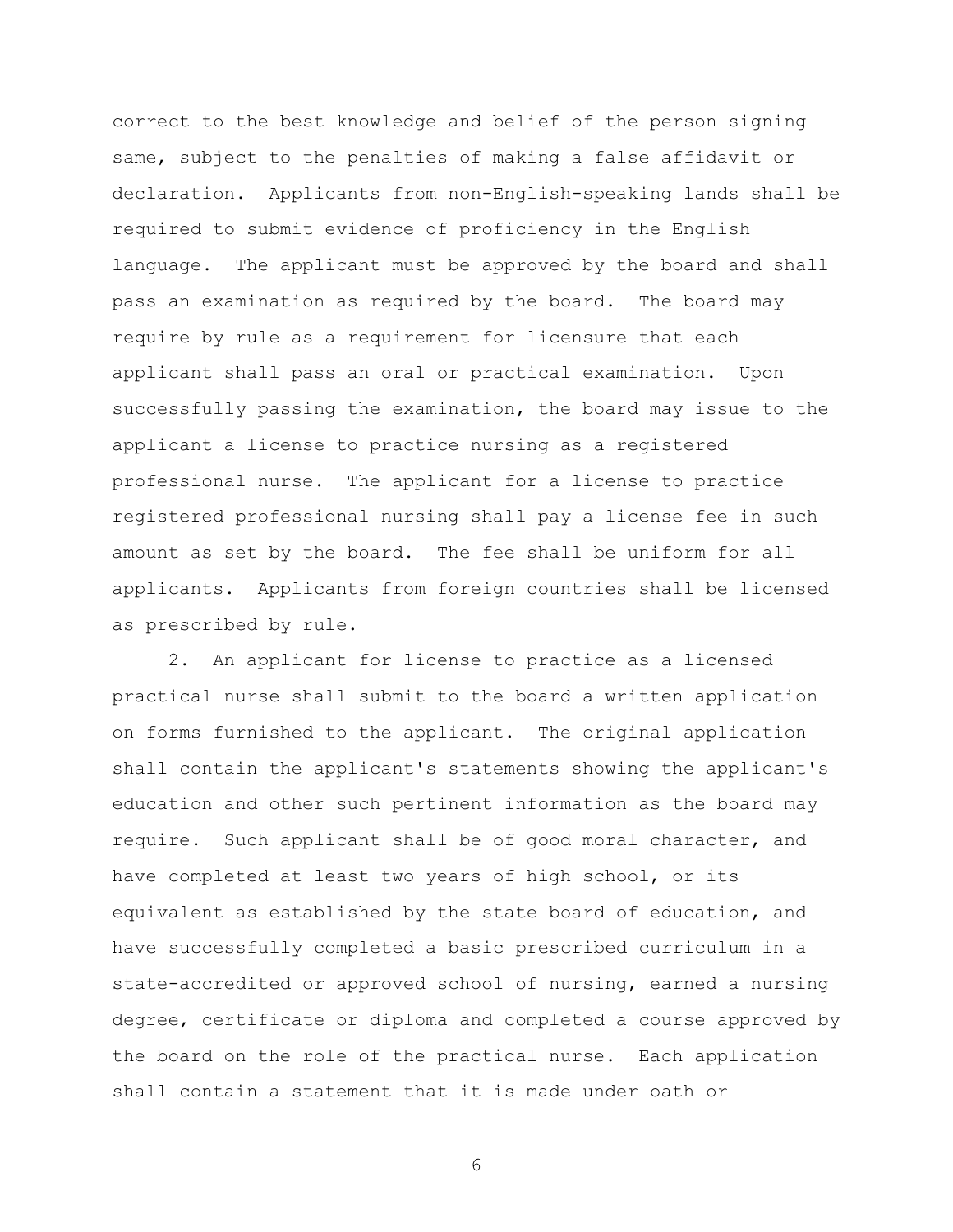affirmation and that its representations are true and correct to the best knowledge and belief of the person signing same, subject to the penalties of making a false affidavit or declaration. Applicants from non-English-speaking countries shall be required to submit evidence of their proficiency in the English language. The applicant must be approved by the board and shall pass an examination as required by the board. The board may require by rule as a requirement for licensure that each applicant shall pass an oral or practical examination. Upon successfully passing the examination, the board may issue to the applicant a license to practice as a licensed practical nurse. The applicant for a license to practice licensed practical nursing shall pay a fee in such amount as may be set by the board. The fee shall be uniform for all applicants. Applicants from foreign countries shall be licensed as prescribed by rule.

3. Upon refusal of the board to allow any applicant to **[**sit for**]** take either the registered professional nurses' examination or the licensed practical nurses' examination, **[**as the case may be,**]** or upon refusal to issue an advanced practice registered nurse license, the board shall comply with the provisions of section 621.120 and advise the applicant of his or her right to have a hearing before the administrative hearing commission. The administrative hearing commission shall hear complaints taken pursuant to section 621.120.

4. The board shall not deny a license because of sex, religion, race, ethnic origin, age or political affiliation.

335.047. 1. The Missouri state board of nursing may promulgate rules under chapter 536 establishing the licensure,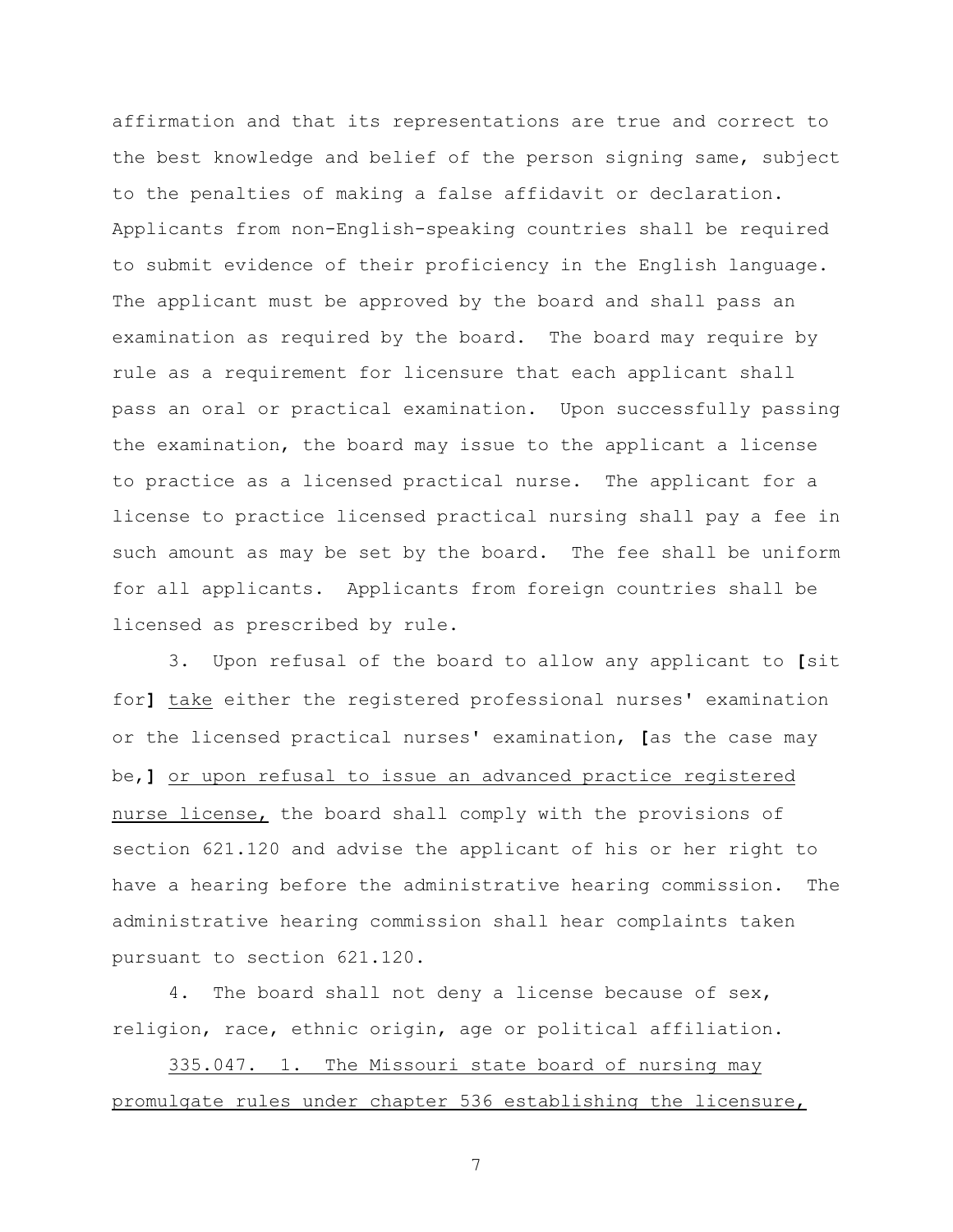renewal procedures, fees, and the discipline of advanced practice registered nurses. An application for licensure may be denied or the license of an advanced practice registered nurse may be suspended or revoked by the board in the same manner and for violation of the standards as set forth by section 335.066, or such other standards of conduct set by the board by rule.

2. Any rule or portion of a rule, as that term is defined in section 536.010, that is created under the authority delegated in this section shall become effective only if it complies with and is subject to all of the provisions of chapter 536 and, if applicable, section 536.028. This section and chapter 536 are nonseverable and if any of the powers vested with the general assembly pursuant to chapter 536 to review, to delay the effective date, or to disapprove and annul a rule are subsequently held unconstitutional, then the grant of rulemaking authority and any rule proposed or adopted after August 28, 2019, shall be invalid and void.

3. Nothing in this section shall prohibit a certified advance practice registered nurse from continuing to practice with a certification before such licensing rules are established by the board.

4. Nothing in this section shall prohibit a certified registered nurse anesthetist as defined in section 335.016 from providing anesthesia services without a collaborative practice arrangement provided that he or she is under the supervision of an anesthesiologist or other physician, dentist, or podiatrist who is immediately available, if needed, pursuant to subsection (7) of section 334.104.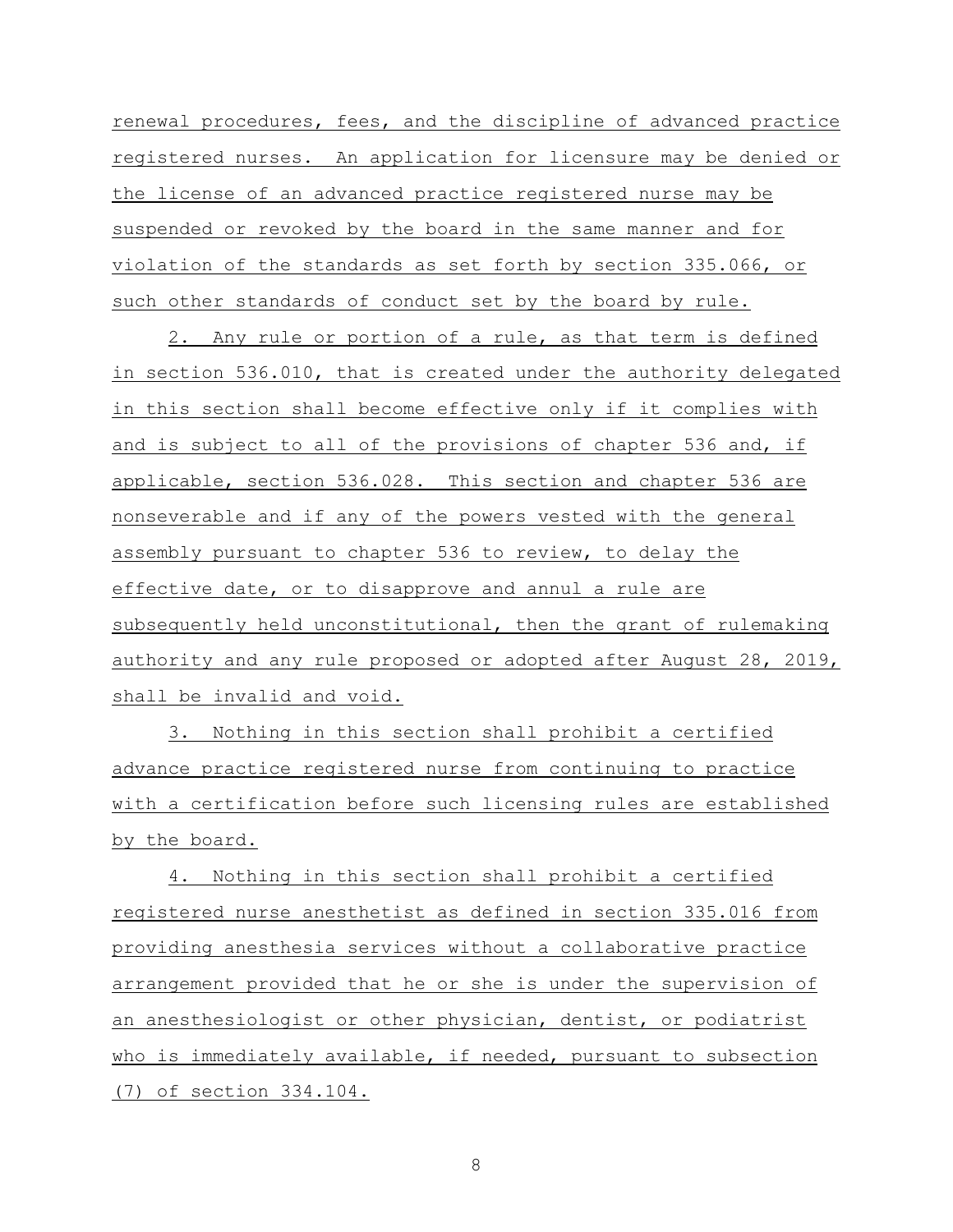335.051. 1. The board shall issue a license to practice nursing as either a registered professional nurse or a licensed practical nurse without examination to an applicant who has duly become licensed as a registered nurse or licensed practical nurse pursuant to the laws of another state, territory, or foreign country if the applicant meets the qualifications required of registered nurses or licensed practical nurses in this state at the time the applicant was originally licensed in the other state, territory, or foreign country.

2. Applicants from foreign countries shall be licensed as prescribed by rule.

3. Upon application, the board shall issue a temporary permit to an applicant pursuant to subsection 1 of this section for a license as either a registered professional nurse or a licensed practical nurse who has made a prima facie showing that the applicant meets all of the requirements for such a license. The temporary permit shall be effective only until the board shall have had the opportunity to investigate his or her qualifications for licensure pursuant to subsection 1 of this section and to notify the applicant that his or her application for a license has been either granted or rejected. In no event shall such temporary permit be in effect for more than twelve months after the date of its issuance nor shall a permit be reissued to the same applicant. No fee shall be charged for such temporary permit. The holder of a temporary permit which has not expired, or been suspended or revoked, shall be deemed to be the holder of a license issued pursuant to section 335.046 until such temporary permit expires, is terminated or is suspended or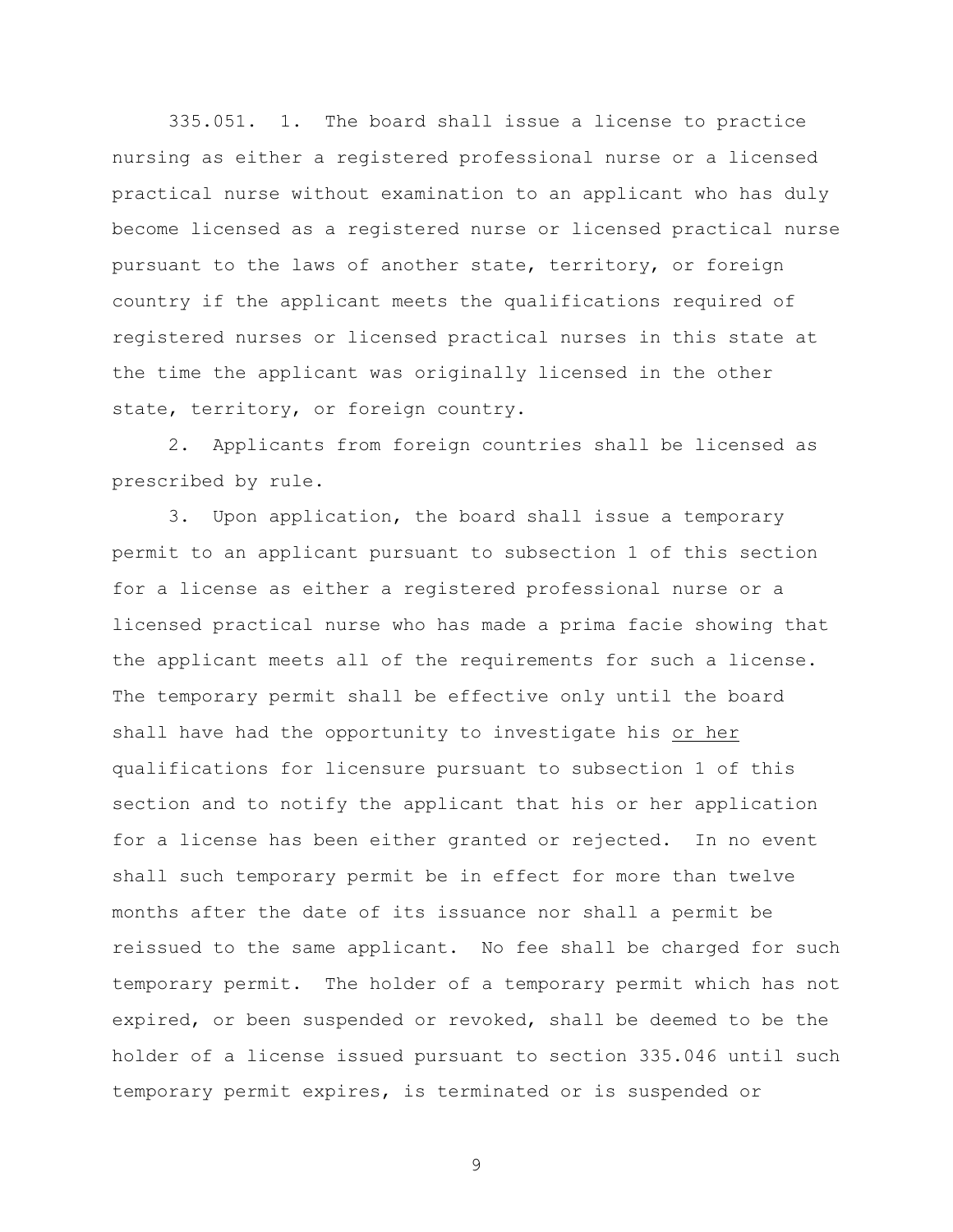revoked.

4. The board may issue a license by endorsement to an advanced practice registered nurse licensed under the laws of another state if, in the opinion of the board, the applicant meets the qualifications for licensure in this jurisdiction. An advanced practice registered nurse licensed under this subsection shall practice in accordance with the laws of this state.

335.056. 1. The license of every person licensed under the provisions of **[**sections 335.011 to 335.096**]** this chapter shall be renewed as provided. An application for renewal of license shall be mailed to every person to whom a license was issued or renewed during the current licensing period. The applicant shall complete the application and return it to the board by the renewal date with a renewal fee in an amount to be set by the board. The fee shall be uniform for all applicants. The certificates of renewal shall render the holder thereof a legal practitioner of nursing for the period stated in the certificate of renewal. Any person who practices nursing as an advanced practice registered nurse, a registered professional nurse, or **[**as**]** a licensed practical nurse during the time his or her license has lapsed shall be considered an illegal practitioner and shall be subject to the penalties provided for violation of the provisions of sections 335.011 to **[**335.096**]** 335.099.

2. A licensee's advanced practice registered nursing license and his or her professional nursing license shall be treated as one license for the purpose of discipline, renewal, and assessment of renewal fees.

335.076. 1. Any person who holds a license to practice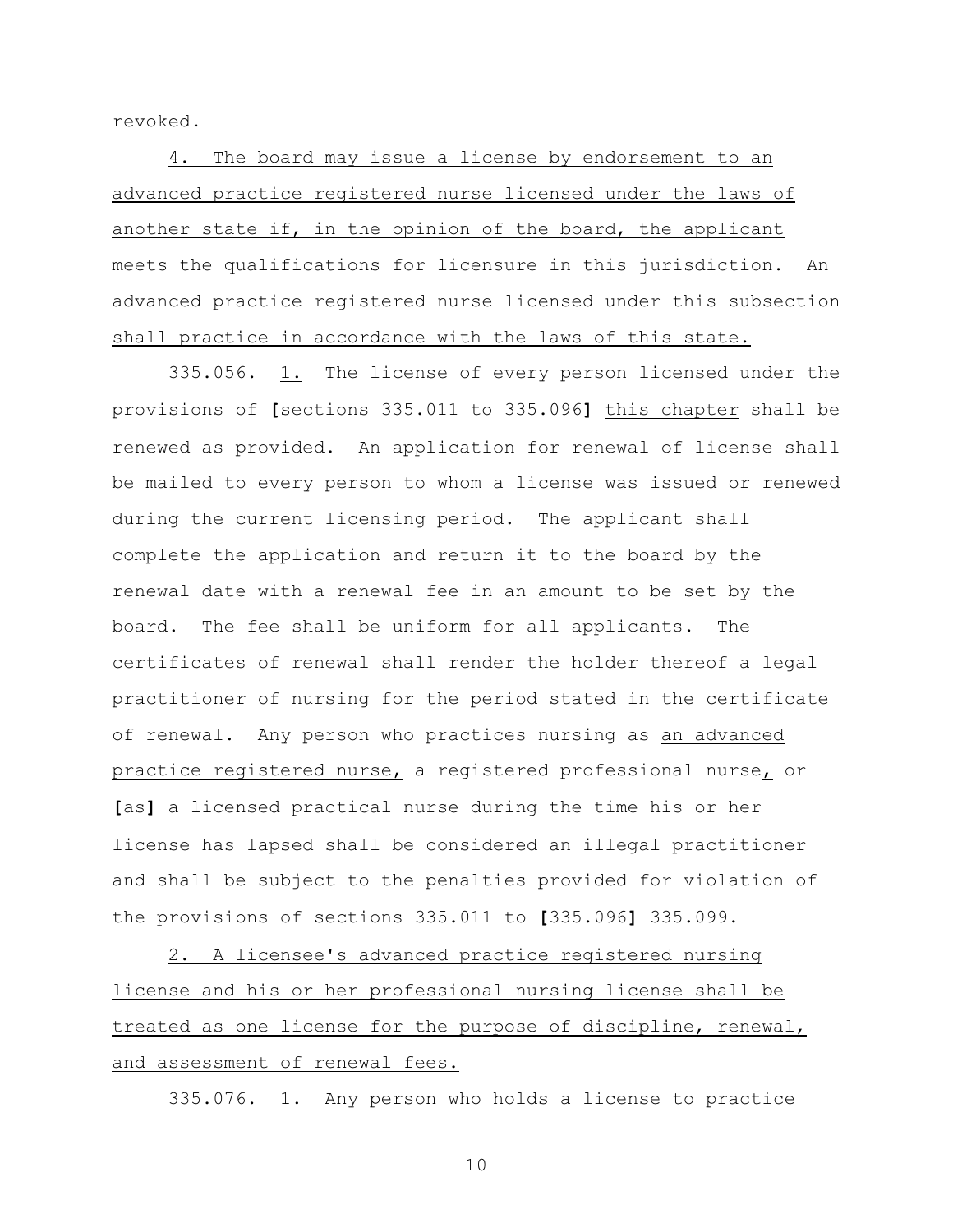professional nursing in this state may use the title "Registered Professional Nurse" and the abbreviation "R.N.". No other person shall use the title "Registered Professional Nurse" or the abbreviation "R.N.". No other person shall assume any title or use any abbreviation or any other words, letters, signs, or devices to indicate that the person using the same is a registered professional nurse.

2. Any person who holds a license to practice practical nursing in this state may use the title "Licensed Practical Nurse" and the abbreviation **[**"L.P.N."**]** "LPN". No other person shall use the title "Licensed Practical Nurse" or the abbreviation **[**"L.P.N."**]** "LPN". No other person shall assume any title or use any abbreviation or any other words, letters, signs, or devices to indicate that the person using the same is a licensed practical nurse.

3. Any person who holds a license **[**or recognition**]** to practice advanced practice nursing in this state may use the title "Advanced Practice Registered Nurse", the designations of "certified registered nurse anesthetist", "certified nurse midwife", "certified clinical nurse specialist", and "certified nurse practitioner", and the **[**abbreviation**]** abbreviations "APRN", **[**and any other title designations appearing on his or her license**]** "CRNA", "CNM", "CNS", and "NP", respectively. No other person shall use the title "Advanced Practice Registered Nurse" or the abbreviation "APRN". No other person shall assume any title or use any abbreviation or any other words, letters, signs, or devices to indicate that the person using the same is an advanced practice registered nurse.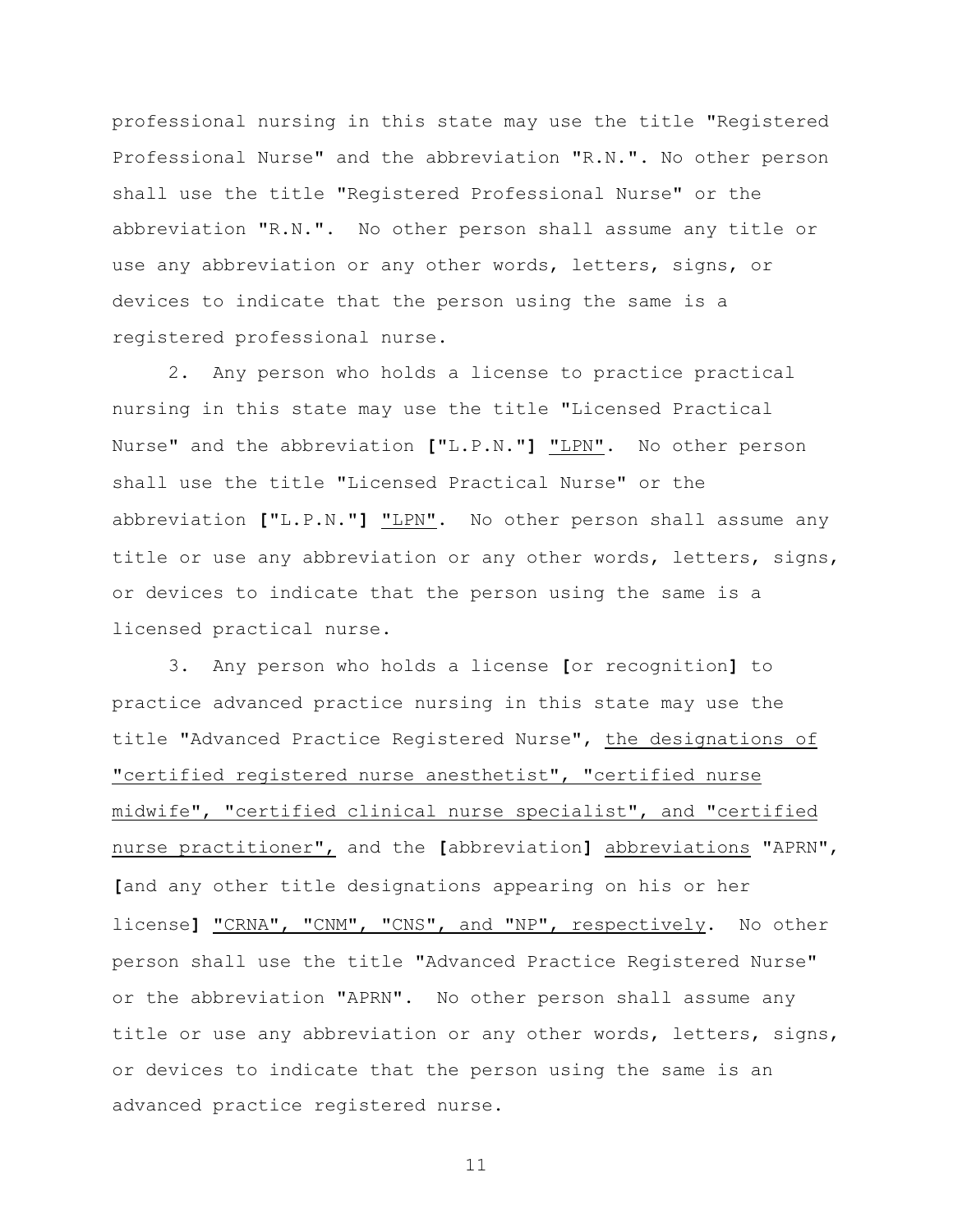4. No person shall practice or offer to practice professional nursing, practical nursing, or advanced practice nursing in this state or use any title, sign, abbreviation, card, or device to indicate that such person is a practicing professional nurse, practical nurse, or advanced practice nurse unless he or she has been duly licensed under the provisions of this chapter.

5. In the interest of public safety and consumer awareness, it is unlawful for any person to use the title "nurse" in reference to himself or herself in any capacity, except individuals who are or have been licensed as a registered nurse, licensed practical nurse, or advanced practice registered nurse under this chapter.

6. Notwithstanding any law to the contrary, nothing in this chapter shall prohibit a Christian Science nurse from using the title "Christian Science nurse", so long as such person provides only religious nonmedical services when offering or providing such services to those who choose to rely upon healing by spiritual means alone and does not hold his or her own religious organization and does not hold himself or herself out as a registered nurse, advanced practice registered nurse, nurse practitioner, licensed practical nurse, nurse midwife, clinical nurse specialist, or nurse anesthetist, unless otherwise authorized by law to do so.

335.086. No person, firm, corporation or association shall:

(1) Sell or attempt to sell or fraudulently obtain or furnish or attempt to furnish any nursing diploma, license, renewal or record or aid or abet therein;